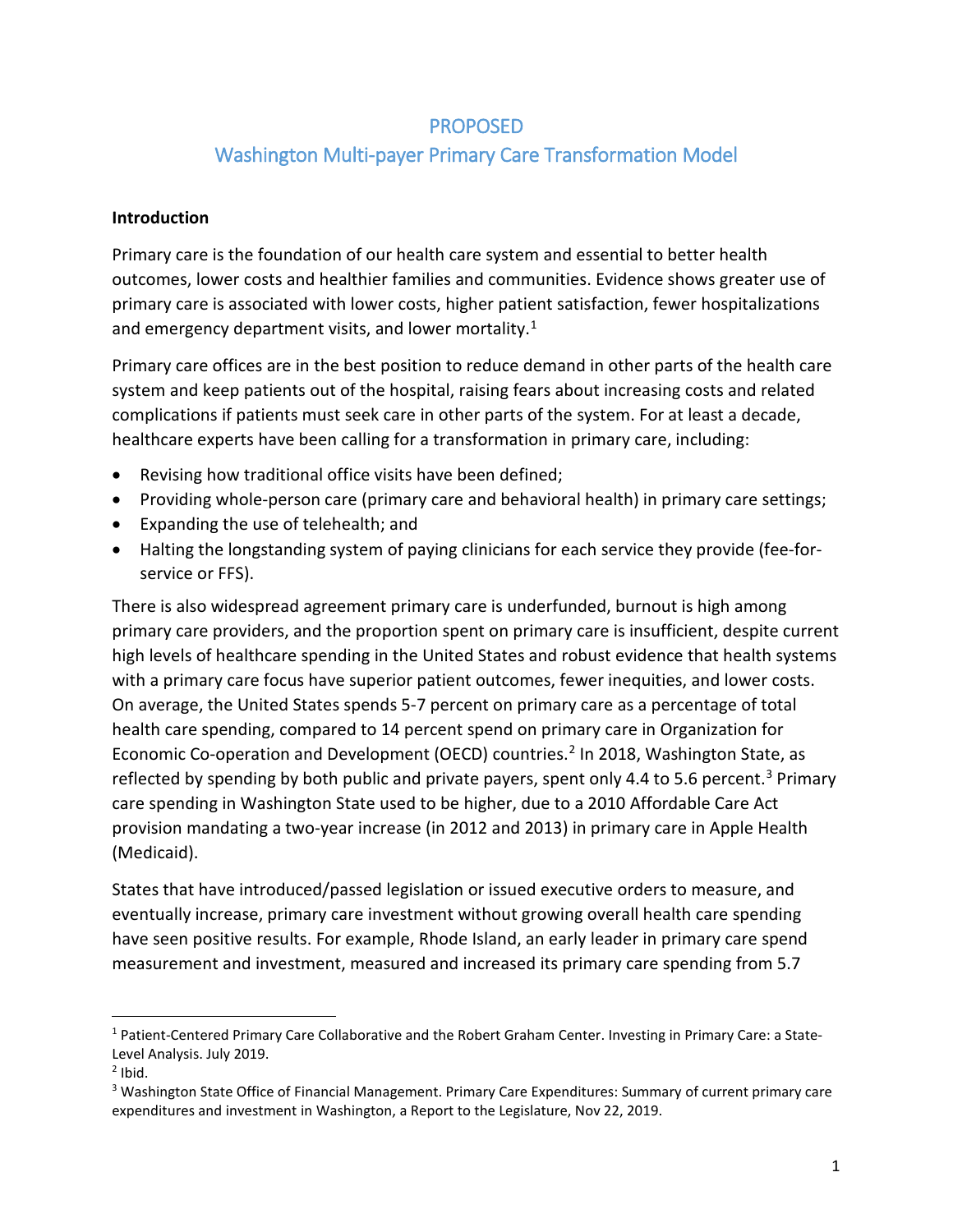percent in 2008 to 9.1 percent in 2012. Over this same period, total health care expenditures fell by 1[4](#page-1-0) percent. Rhode Island achieved its target of 10.7 percent by 2014.<sup>4</sup>

In Washington's Apple Health (Medicaid) program, the primary care rate is equal to 65 percent of Medicare reimbursement rates for primary care, making Washington State the 32<sup>nd</sup> lowest paying state for Medicaid primary care rates (Medicaid primary care rates nationwide range from 33 percent to 127 percent of Medicare).<sup>[5](#page-1-1)</sup> Apple Health has heard from primary care providers in Washington they provide primary care services to Washington's Apple Health patients at a loss. Washington State's primary care rate has not been increased since 2014.

# **Washington State Health Care Authority's Efforts to Strengthen Primary Care and Whole Person Care through Value-based Payments and Alternative Payment Models**

The Washington State Health Care Authority (HCA), the largest purchaser in Washington providing care to 2.5 million Medicaid recipients, public and school employees, was directed by the Legislature (ESSB 2572) in 2014 to increase alternative payment arrangements and valuebased payment strategies. As a result, HCA has implemented various strategies to advance whole person and primary care including:

- Financial integration of physical and behavioral health into Medicaid Managed Care Organizations by 2020;
- A primary care model with select Federally Qualified Health Centers on moving Medicaid payments away from encounter-based payments to payments based on value;
- Free primary care visits for enrollees and primary care medical home requirements for clinical integrated networks under the Accountable Care Organization program offered to public and school employees;
- Accountable Communities of Health work on bi-directional integration of physical and behavioral health transformation through care transformation under the Medicaid Transformation Program;
- A contract requirement for all Medicaid and public and school employee health plan partners to report total expenditures spent on primary care; and,
- Minimum primary care spending threshold requirements for Public Option plans offered on the Washington Health Benefit Exchange in 2021.

The Washington Legislature has also taken steps to increase Washington Apple Health's primary care reimbursement rates, most recently through the passage of SSB 6676, which was not enacted due to financial impact of COVID-19 on Washington State's budget.

<span id="page-1-0"></span> <sup>4</sup> Patient-Centered Primary Care Collaborative and the Robert Graham Center. Investing in Primary Care: a State-Level Analysis. July 2019.

<span id="page-1-1"></span><sup>5</sup> Medicaid-to-Medicare Fee Index 2016; State Health Facts, Kaiser Family Foundation (www.kff.org/medicaid).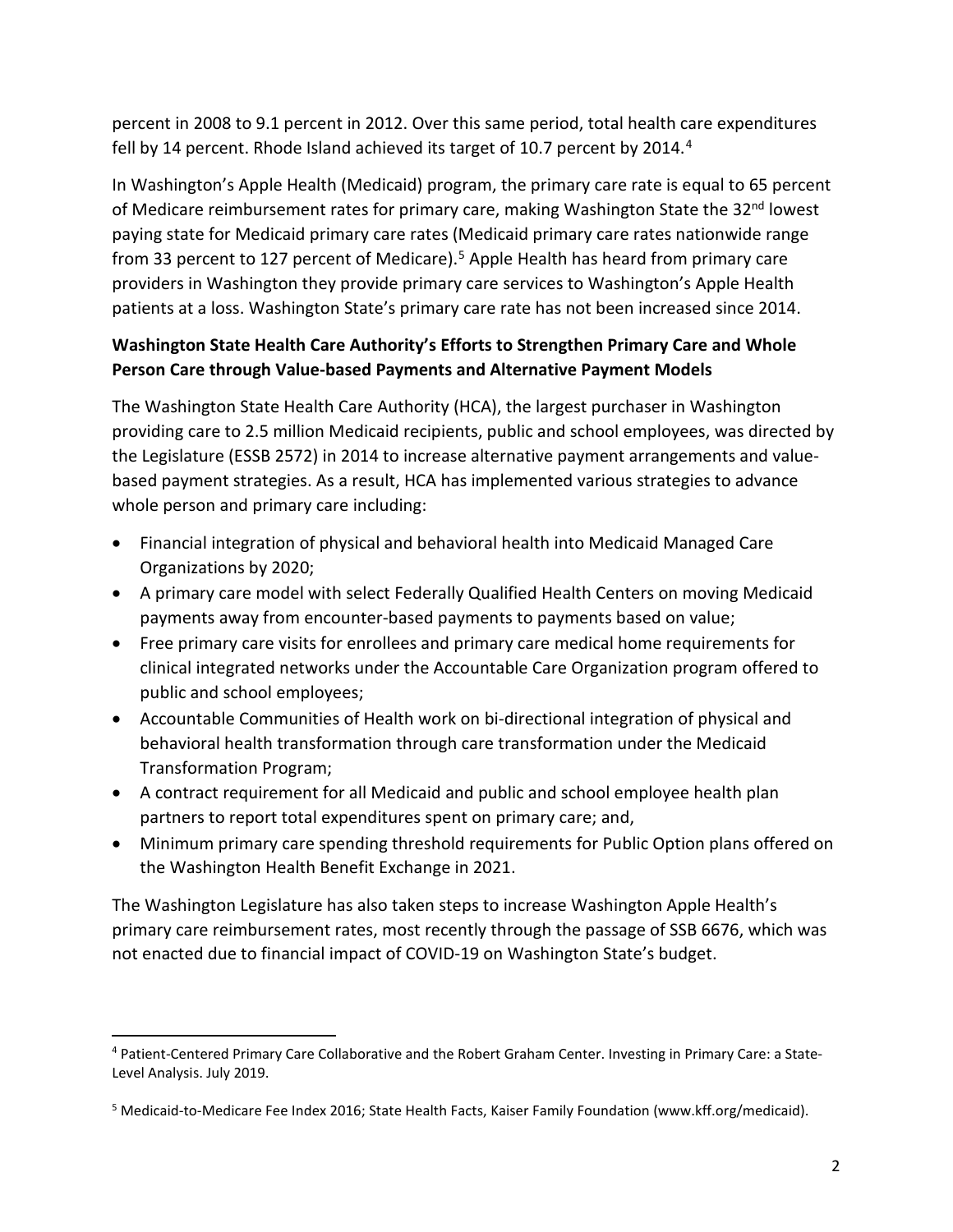The recent COVID-19 pandemic has further threatened primary care practice solvency and the viability of our already fragile primary care system, increasing the risk of practice acquisition and consolidation and affordability concerns. According to the Quick COVID-19 Primary Care Survey administered by the Larry A. Green Center (June 12-15, 2020), primary care clinicians continue to struggle to keep their businesses running. Nationally, in the last four weeks, 5 percent report their practice is now (temporarily or permanently) closed; 25 percent of clinician have skipped or deferred their salaries; and 39 percent have needed to layoff or furlough clinicians or staff; and 1 in 5 have limited patient volume as a result, causing a major impact on access to care. Washington State survey results mirror national results; over 60 percent of primary care clinicians report that COVID-19 has moderately or severely impacted their practices. The survey results underscores that, without immediate private and public payer action to stabilize (short-term) and strengthen (long-term) primary care, primary care will not readily survive the next wave of the pandemic.

The proposed multi-payer primary care transformation model builds upon and will accelerate HCA's current primary care and transformation efforts, as listed above, and will be closely aligned and synergistic with future HCA programs and efforts including pediatric alternative payment models, the next phase of Medicaid MCO behavioral health integration, rural sustainability, Cascade Care/Public Option and efforts to address the social determinants of health. Even with existing efforts, there's widespread agreement from primary care providers, Washington State's health plans and stakeholders that a more comprehensive transformation model centered on primary care that is supported and implemented by all health plans is critical to better health outcomes for Washington State residents.

During the second half of 2020, HCA will work with its health plan partners to implement the model in state in state-financed programs (Apple Health, public employees and school employees) through budget-neutral mechanisms. HCA will also work with interested employers through the Washington Health Alliance and Pacific Business Group on Health to spread and scale the model throughout Washington State.

#### **Multi-payer Primary Care Transformation Model Development**

HCA has been working over the last year to develop the proposed new multi-payer primary care transformation model outlined below, in collaboration with Washington State's payers and primary care provider community, as well as employers and other stakeholders interesting in advancing whole-person care. Figure 1 provides an overview of the process to date that has culminated in this proposed primary care transformation model.

HCA has been impressed by the level of alignment and support that has emerged from both the payer and provider communities as well as employers to support the proposed whole-person, coordinated model of care for Washingtonians. Through the meetings outlined below, both payers and providers have expressed support for implementation of the model across all HCA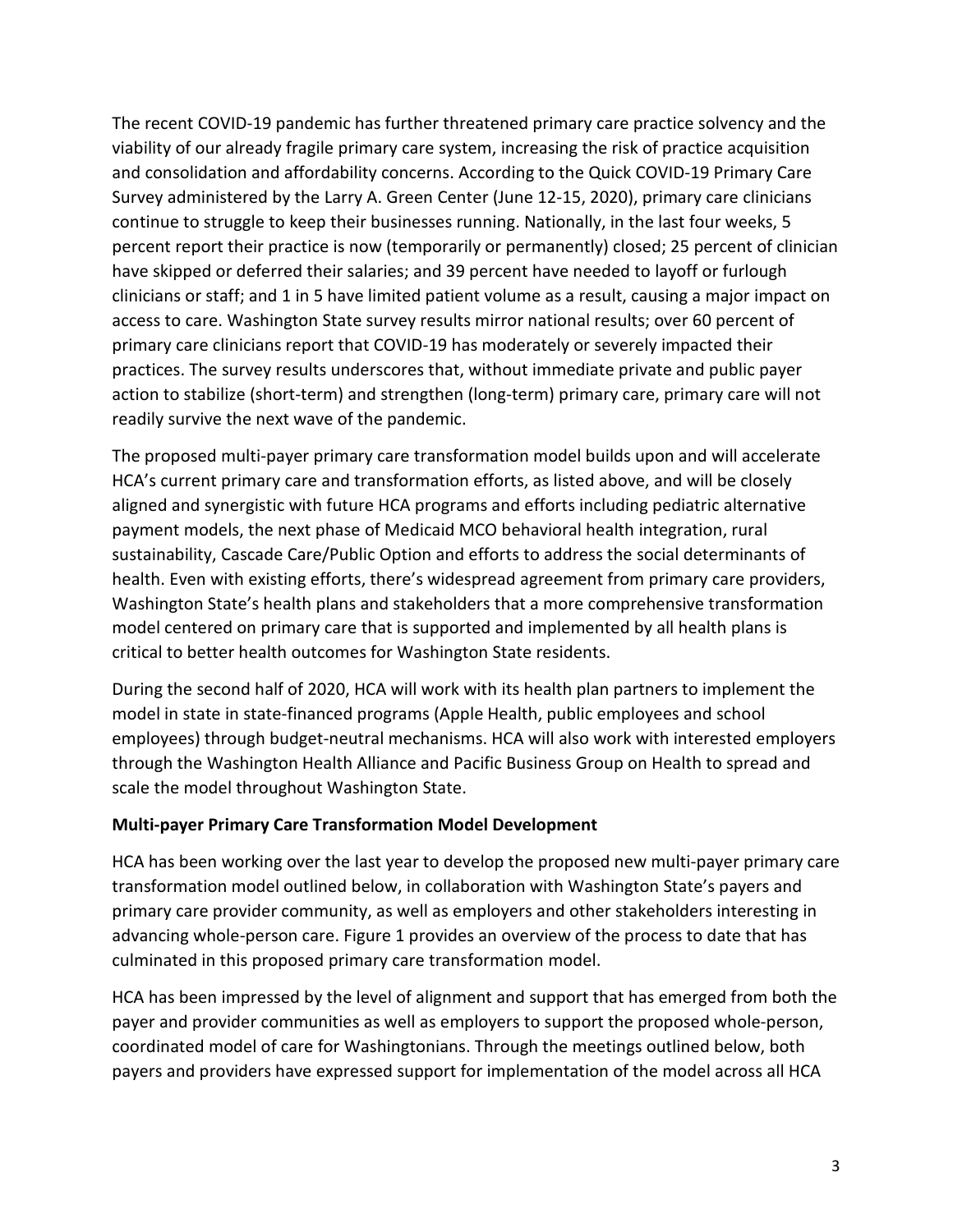programs (Apple Health, public employees and school employees), as well as privately insured lives to the extent possible.



#### Figure 1: Building Consensus on Primary Care in WA in 2019/2020

#### **Proposed Multi-payer Primary Care Transformation Model: Key Components for a Wholeperson Care, Integrated Primary Care Model for Washington**

The proposed model is intended to be multi-payer to provide a consistent framework for integrated primary care payment across providers and payers. Figure 2 provides an overview of the proposed seven components of the model and the components are discussed below.





Component 1: Primary care as integrated whole-person care, including behavioral and preventive services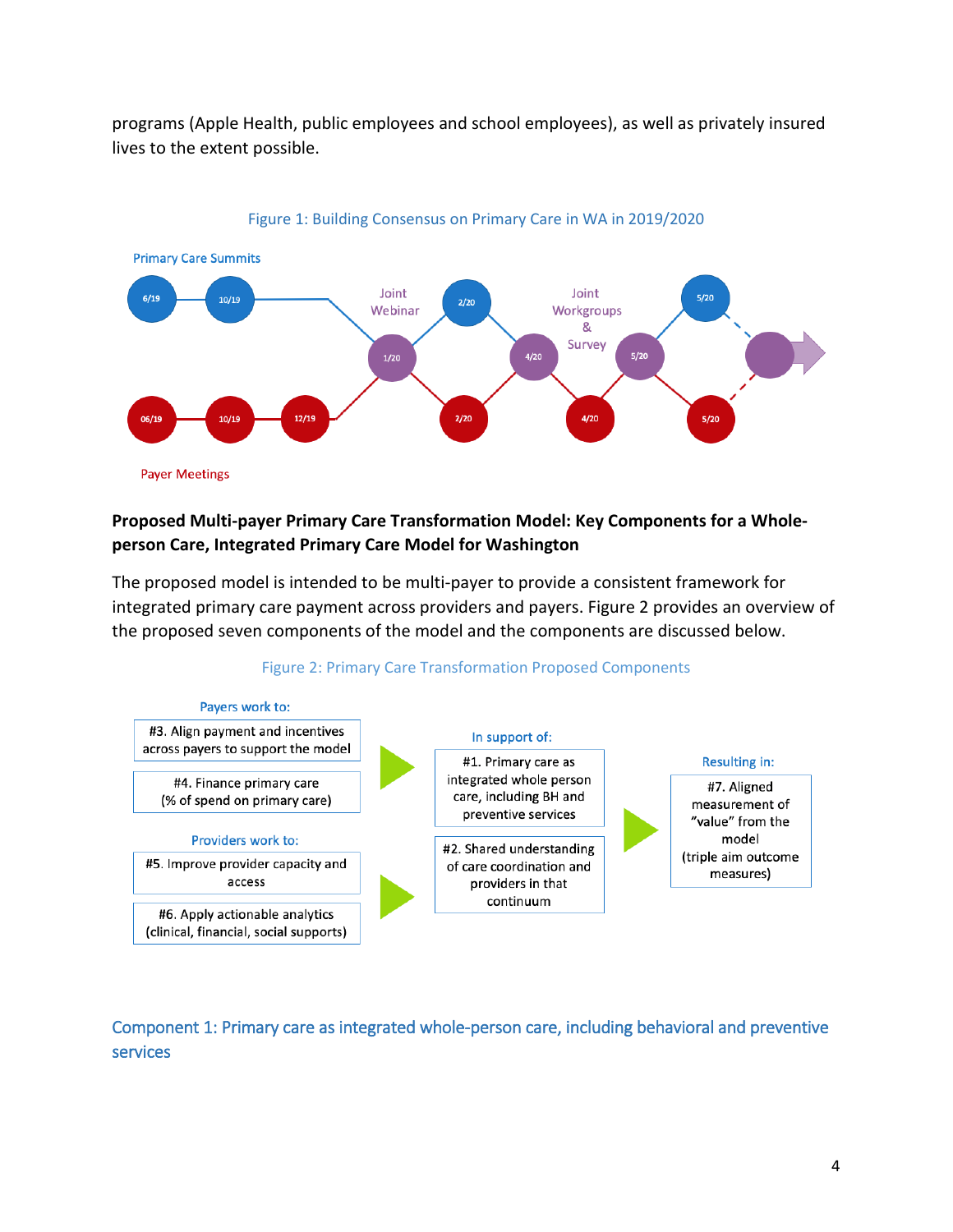*Goal: A care team, using a range of settings or modalities to ensure access, is responsible for a patient's physical and behavioral health care using a single unified care approach that includes evidence-based prevention and wellness, acute care, chronic care, and referral to specialty and community support as needed.* 

### Description:

A care team, using a range of settings or modalities, is responsible for a patient's physical and behavioral health care using a single unified care approach that includes evidence-based prevention and wellness, acute care, chronic care, and referral to specialty and community support as needed. The care team:

- Documents and communicates all types of needs;
- Trains and assigns team members to support patient and family self-management, selfefficacy, shared decision making, and behavior change;
- Includes behavioral health providers (using coordinated, co-located, or integrated models);
- Is trained to connect vulnerable populations with appropriate evidence-based care (including oral health), and engages patients and families in their own care and behavioral change;
- Engages patients about its processes for 1) integrating physical and behavioral health; 2) developing integrated care plans; and 3) providing self-management agreement support and behavior change; and
- Uses a range of settings, as appropriate, to ensure access, including but not limited to office settings, home visits, digital modalities, non-traditional person-to-person modalities and community locations.

# Component 2: Shared understanding of care coordination and providers in that continuum

*Goal: Patients are assigned to care teams based on level of need, stressing the importance of managing chronic disease, behavioral health, oral health, social support needs, and the goals of the patient, family, and caregiver.* 

#### Description:

All empaneled or attributed patients are assigned to high-functioning care teams based on their goals and level of need, stressing the importance of managing chronic disease, behavioral health, oral health, and social support needs. The care team addresses the needs and goals of the individual and family by efficiently organizing and coordinating care across all elements of the broader health system including hospitals, specialty care, health plans, home and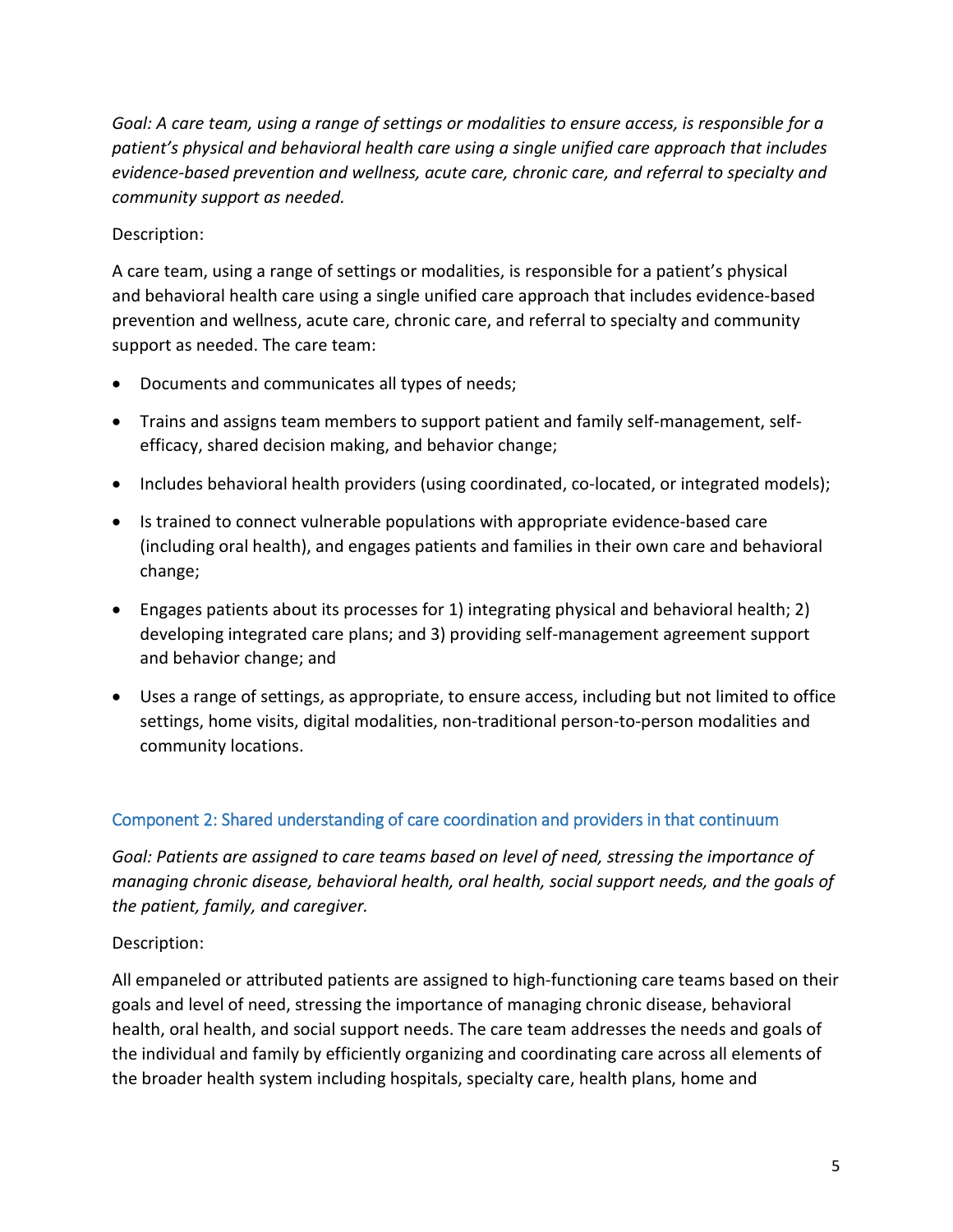community-based services, community resources, and end-of-life care. Effective coordination by the care team includes:

- Adequate health information to coordinate transitions of care among providers, plans, and other organizations;
- Agreements or contracts among providers, plans, and other organizations to coordinate transitions including emergency department and inpatient visits, residential and partial treatment facility stays, stays at substance abuse treatment facilities, and community resources;
- Tracking referrals, following up on over-due responses and closing care gaps;
- Explicit approaches to integrate physical and behavioral health care; and
- Complete and correct coding, where necessary, for service accuracy and billing.

Potential roles:

- *Primary care providers* deliver integrated whole-person care (as described above), using a single unified care approach, and coordinating/following all referrals using effective communication and agreements with providers, plans and other organizations in the health system.
- *Specialty providers* deliver specialty care and effectively communicate with primary care provider teams through care coordination agreements and formal/informal relationship building*.*
- *Behavioral health (SUD and mental health providers)* 1) participate on care teams as part of integrated, whole person care and 2) serve as specialty providers for those with more intense levels of behavioral health needs.
- *ACHs* 1) increase community capacity, 2) develop awareness of and facilitate connections to community services necessary for whole-person wellness, and 3) support providers in the transformation to integrated whole-person primary care as defined above.
- *Payers, including MCOs* 1) support the development of whole-person care as defined above, 2) provide payment and incentives as described below, and 3) support providers to fulfill care coordination and case management roles.
- *HCA* 1) provides unified vision of transformation and transformation support, 2) holds MCOs and contracted payers accountable for their role described above, 3) provides and/or seeks (as necessary) policy support for provision whole person care, and 4) sets standards for interoperability and information exchange.
- *Community-based providers* 1) work with ACHs to assess (and increase as needed) capacity, 2) participate with primary care teams as part of unified care approach, and 3) utilize communication and data sharing mechanisms necessary to participate in unified care approach.
- *State agencies* work in collaboration with HCA to establish consistent standards for data sharing, integrated care delivery expectations, and payment approaches.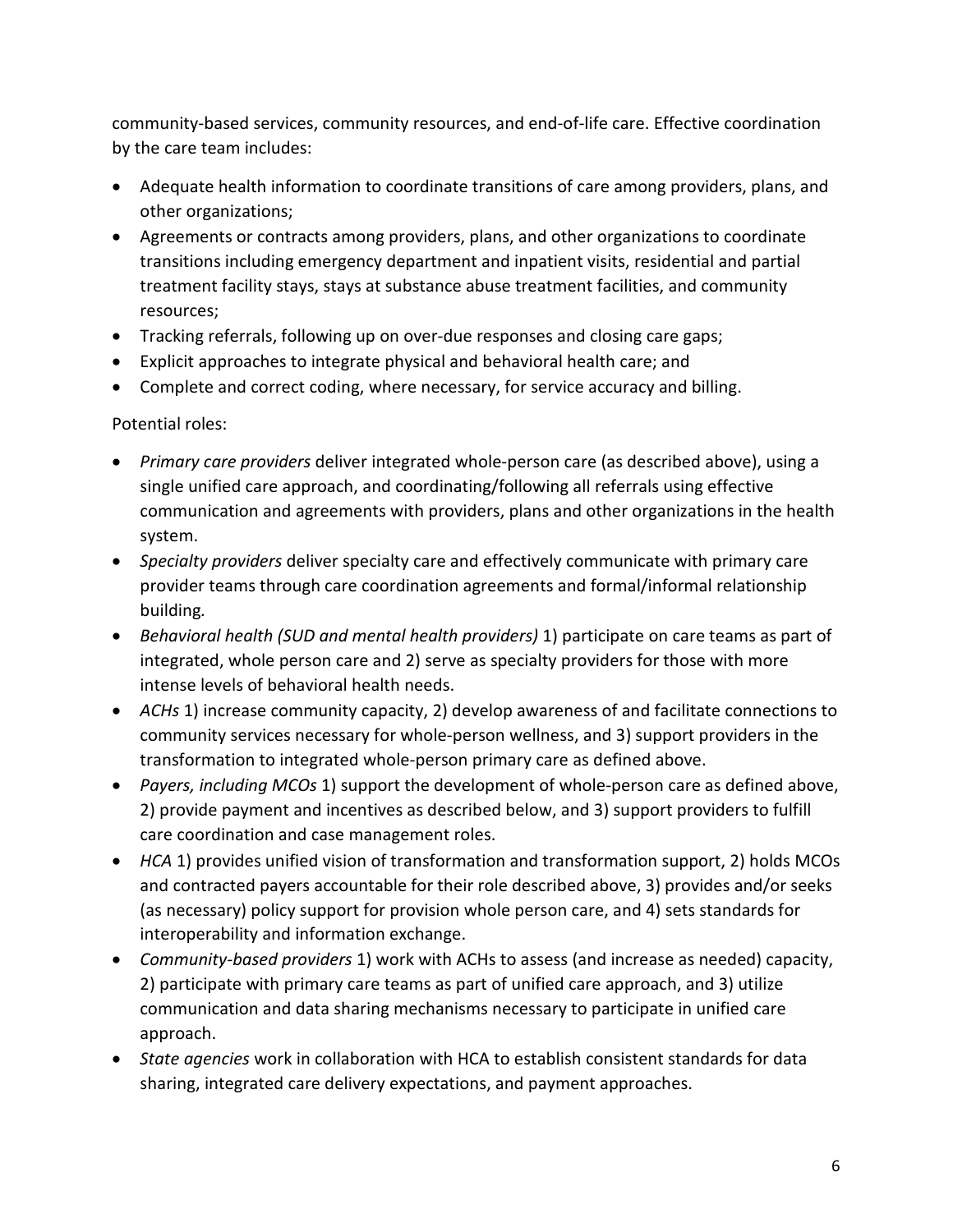#### Component 3: Aligned payment and incentives across payers to support model

*Goal: Plans will align payment approaches, which will be tied to measurable value metrics and may include a combination of transformation of care fees, comprehensive payments, and performance-based incentive payments.* 

Description: The payment model will be comprised of three components:

- 1. *Transformation of Care Fee (TCF).* A TCF will be paid to support the transformation of care to a coordinated delivery model that integrates behavioral and physical health care, as well as transition to care provided in a range of settings to ensure access, including but not limited to office settings, home visits, digital modalities, non-traditional person-to-person modalities and community locations. In order to receive TCFs, practices will be required to agree to make transformation progress as defined by specified transformation measures. The TCF will be provided up to three years before transitioning to performance incentive payments (PIPs). The transition period from TCFs to PIPs within the three years may vary based on individual practices' progress on the transformation outcome measures.
- 2. *Comprehensive Primary Care Payment (CPCP).* A fixed, monthly PMPM payment will be made to provide comprehensive high-quality and high-value primary care services including physical and behavioral health, evidence-based prevention and wellness, acute care, chronic care, and referral to specialty and community support, regardless of modalities used, delivered to a patient population over a period of time. The goal of CPCP is to give providers the freedom to deliver the care that best meets the needs of their patients and move away from the fee-for-service model.
- 3. *Performance Incentive Payment (PIP).* An incentive payment prospectively on a quarterly basis according to a tiered PMPM formula based on performance, moving away from the fee-for-service model. Full or partial payment will be recouped in subsequent years if population performance, utilization and quality thresholds are not met. Performance will be measured through evidence-driven clinical quality measures; and utilization measures that drive total cost of care (such as ED utilization or hospitalizations, access measures).

The CPCP is intended to provide payment certainty for integrated primary care services as defined in the delivery model section of this paper. The TCF provides up to three years of support for practices to transition to the integrated care delivery model and to make changes in infrastructure, staffing and business processes to support the model. By three years, the revenue of the TCF will transition to a performance incentive payment designed to induce further efficiency and quality of care. The transition period will vary across providers recognizing that some providers have been already investing in transformation.

#### Component 4: Financing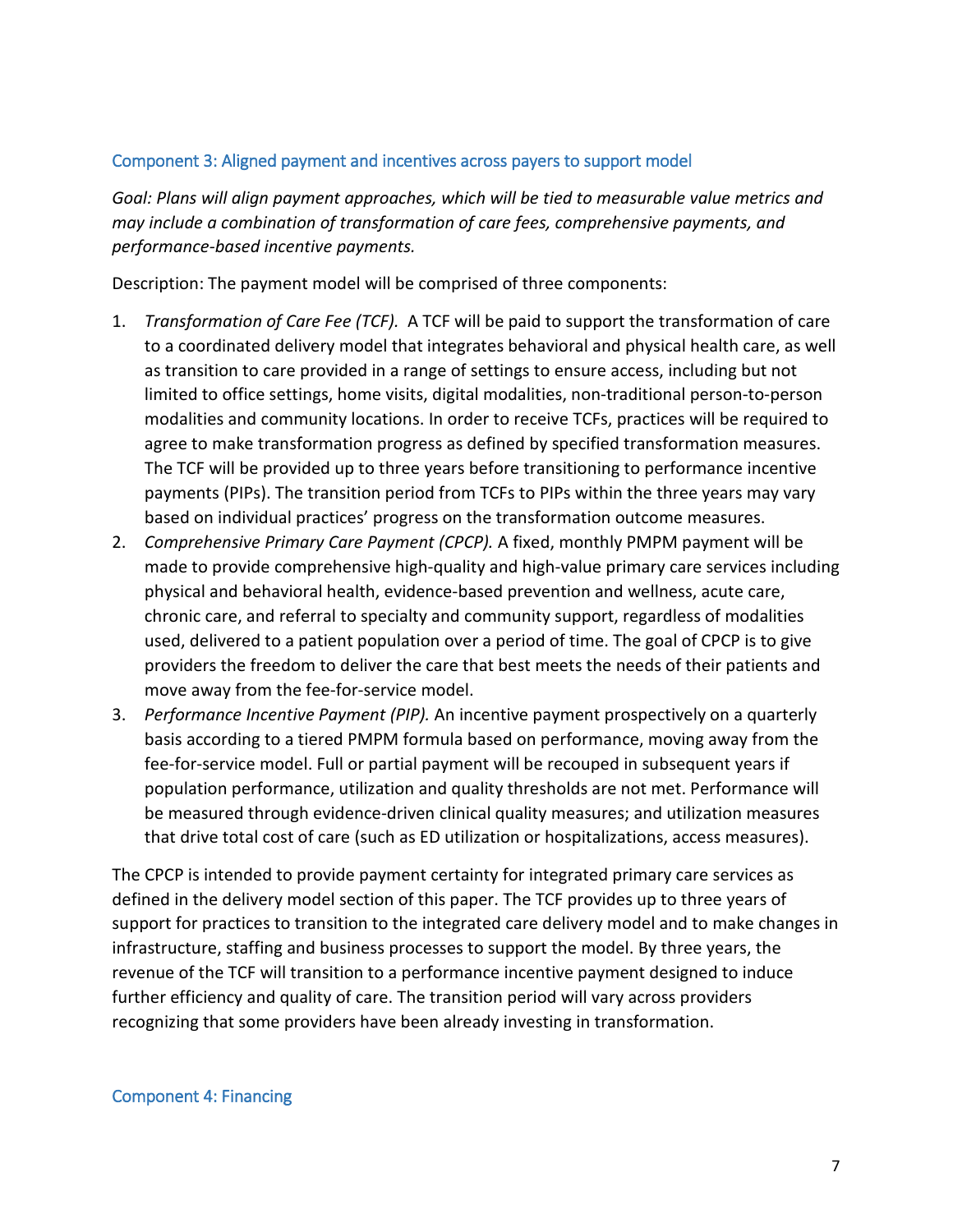*Goal: Payers agree to an incremental and defined percent (%) of spend on primary care as a proportion of total cost of care, not including labs and prescription drug costs, and considering a range of practitioners, multi-disciplinary teams, and care modalities including telehealth and other non-traditional person-to-person modalities. Percent of spend may be tiered, based on achievement of specified measures of transformation, increased quality, improved health and reduction in total cost of care.*

#### Description:

Payers agree to an incremental and defined percent (%) of spend on primary care as a proportion of total cost of care, not including labs and prescription drug costs, and considering a range of practitioners, multi-disciplinary teams*, and care modalities including telehealth and other non-traditional person-to-person modalities.*

Percent of spend may be tiered, based on achievement of specified measures of transformation, increased quality, improved health and reduction in total cost of care.

### Component 5: Improved provider capacity and access

### *Goal: Patients are empaneled or attributed to high-functioning care teams to coordinate and provide care, and patients receive meaningful annual engagement using a range of modalities.*

Description: At least 90% of patients, allocated by insurers to a practice, are empaneled or attributed to high-functioning care teams to coordinate and provide care. At a minimum, 90% of patients receive meaningful annual engagement using a range of modalities, including telehealth and other non-traditional person-to-person modalities.

Care teams skilled in addressing physical AND behavioral health are available during office hours and extended hours. Same day appointments, 24/7 e-health, telephonic access, nontraditional person-to-person modalities and communication through IT innovations are offered and integrated into care modalities. Technology-driven modalities and innovations are integrated with electronic health record. Behavioral and physical health advice/care (including clinical advice, test results, medication refills and appointment reminders) is documented for the patient through accessible, secure electronic means.

#### Component 6: Application of actionable analytics (clinical, financial, and social supports)

*Goal: Payers and providers together use cost and utilization data that is interoperable with and across EHR systems to develop, implement, and document interventions to improve performance.* 

# Description:

Payers and providers together use data that is interoperable with and across EHR systems to develop, implement, and document interventions to improve performance, and share information at the individual clinician and practice level.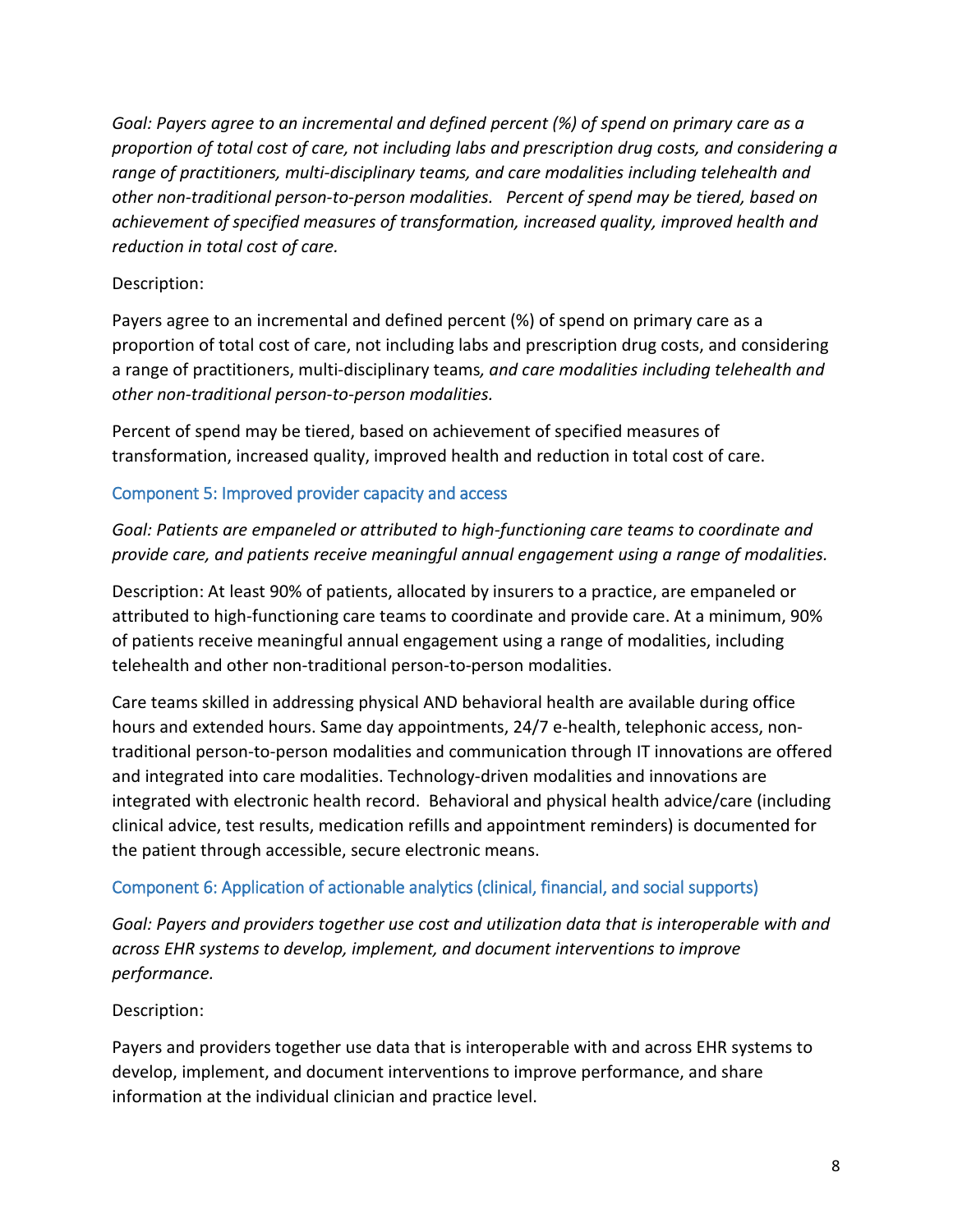Payers work together to aggregate cost and utilization data and deliver to providers in a manner that is interoperable with EHR systems. These data will:

- Be based upon an agreed upon attribution methodology
- Be delivered at the care team level and be incorporated into work flow
- Hold the care team accountable for performance, and incentivize those that perform

Providers use cost and utilization data to:

- Analyze and identify whole person needs at a population level and develop processes to meet those needs;
- Systematically identify referral patterns and adjust to improve patient outcomes and reduce cost and unnecessary care;
- Coordinate and manage referrals;
- Identify hospitals and EDs responsible for the majority of patients' hospitalizations and ED visits, and assess and improve timeliness of notification and information transfer;
- Enhance quality and evaluate effectiveness over time;
- Identify and implement behavioral health integration processes; and
- Identify opportunities to work with ACHs to improve community supports.

### Component 7: Aligned measurement of "value" from the model

*Goal: Primary care is defined as integrated whole-person care, including evidence-based behavioral and preventive services as described above. Payers agree to use a core set of outcome measures of increased quality of care, improved health for patients, and reduced cost, and process measures that reflect progress toward those care transformation goals*

#### Description:

Primary care is defined as integrated whole-person care, including evidence-based behavioral and preventive services as described above. Payers will use a core focused set of measures that:

- Demonstrate transformation to this definition of primary care over a 3-year period;
- Measure increased quality of care, improved health for empaneled patients, and reduced cost; and
- Reduce administrative burden to the extent possible.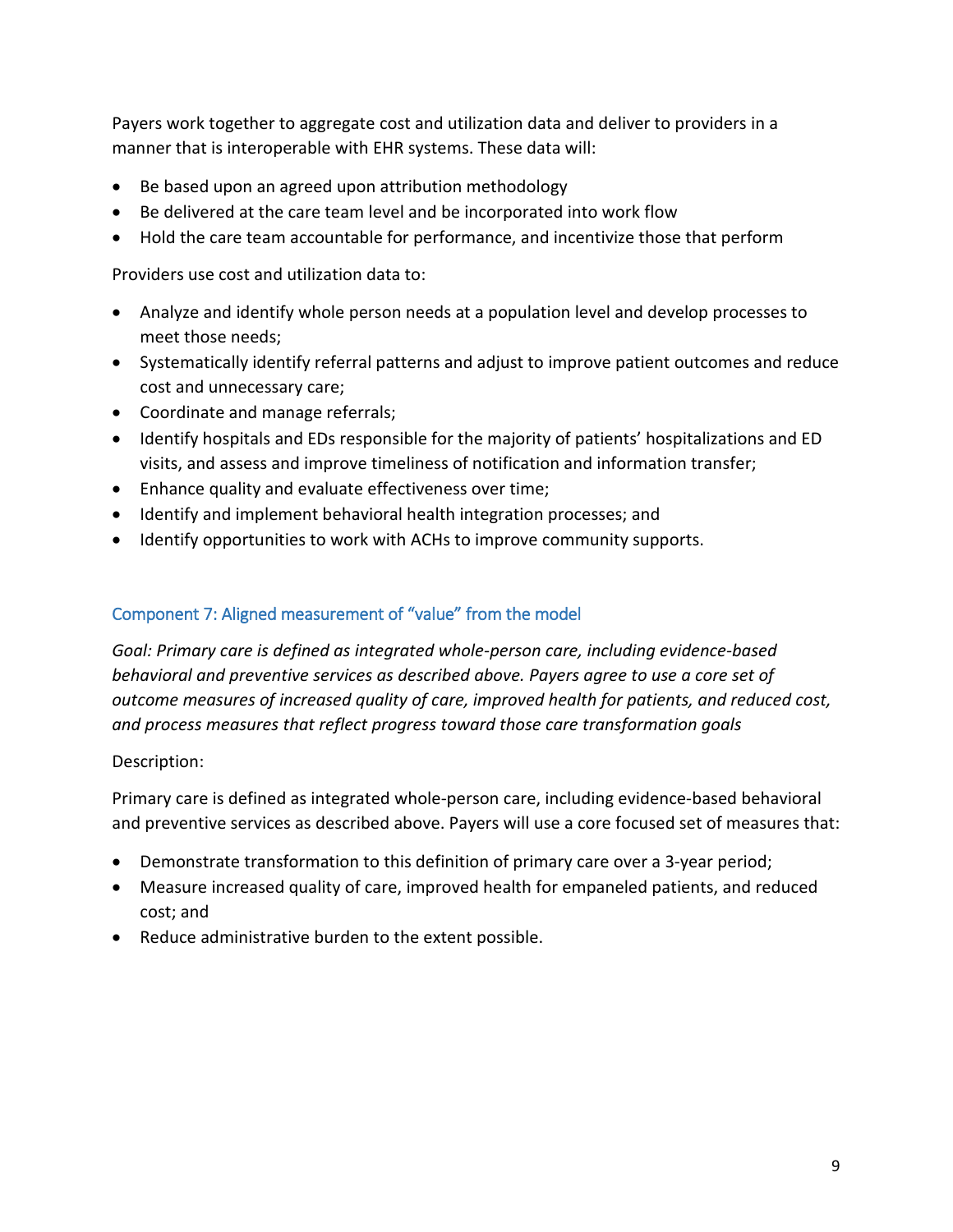#### **Proposed Transformation Measures**

The measures in Table 1 are recommended to gauge progress toward whole-person, integrated care model over a three-year period. These measures would remain constant, but measurement of them (or metrics) would be designed to demonstrate progress. While each of these is used by transformation efforts at the federal level or in other states, the HCA may need to ensure or develop mechanisms to measure them.

| <b>Focus Area</b>                         | <b>Transformation Measure</b>                                                                                                                                                                                                                                                                                                                        |
|-------------------------------------------|------------------------------------------------------------------------------------------------------------------------------------------------------------------------------------------------------------------------------------------------------------------------------------------------------------------------------------------------------|
| Access                                    | Same day appointments, 24/7 e-health, telephonic access, and communication<br>through IT innovations are offered for both physical AND behavioral health and<br>integrated into care modalities.                                                                                                                                                     |
|                                           | Practice regularly offers at least one alternative to traditional office visits to increase<br>access to care team and clinicians in a way that best meets the needs of the<br>population, such as e-visits, phone visits, group visits, home visits, alternate location<br>visits, and/or expanded hours in early mornings, evenings, and weekends. |
| Care<br>Coordination                      | Practice has and uses a documented strategy to identify care gaps and prioritize high-<br>risk patients and families, AND proactively manages care gaps and documents<br>outcomes, for example, using and documenting care plans.                                                                                                                    |
|                                           | Practice consistently implements team-based care strategies (huddles, care mgmt.<br>meetings, high risk patient panel review)                                                                                                                                                                                                                        |
| Whole<br>Person Care                      | Practice uses an evidence-based tool to screen for behavioral health issues, AND has a<br>documented process for connecting patients/families with behavioral health<br>resources following screening, including standing orders, and protocols for follow up                                                                                        |
|                                           | Practice has and uses a documented risk stratification process for all empaneled<br>patients, addressing medical need, behavioral diagnoses, and health-related social<br>needs.                                                                                                                                                                     |
|                                           | Ensure patients' goals, preferences, and needs are integrated into care through<br>advance care planning.                                                                                                                                                                                                                                            |
| Application<br>of Actionable<br>Analytics | Capacity to query and use data to support clinical and business decisions.                                                                                                                                                                                                                                                                           |

#### *Table 1: Proposed Transformation of Care Measures*

#### **Proposed Clinical Quality Measures:**

The measures in Table 2 are recommended as a core set to gauge the clinical quality delivered by an integrated, whole-person care model. Except where otherwise noted, all measures are recommended using HEDIS measurement standards (metrics).